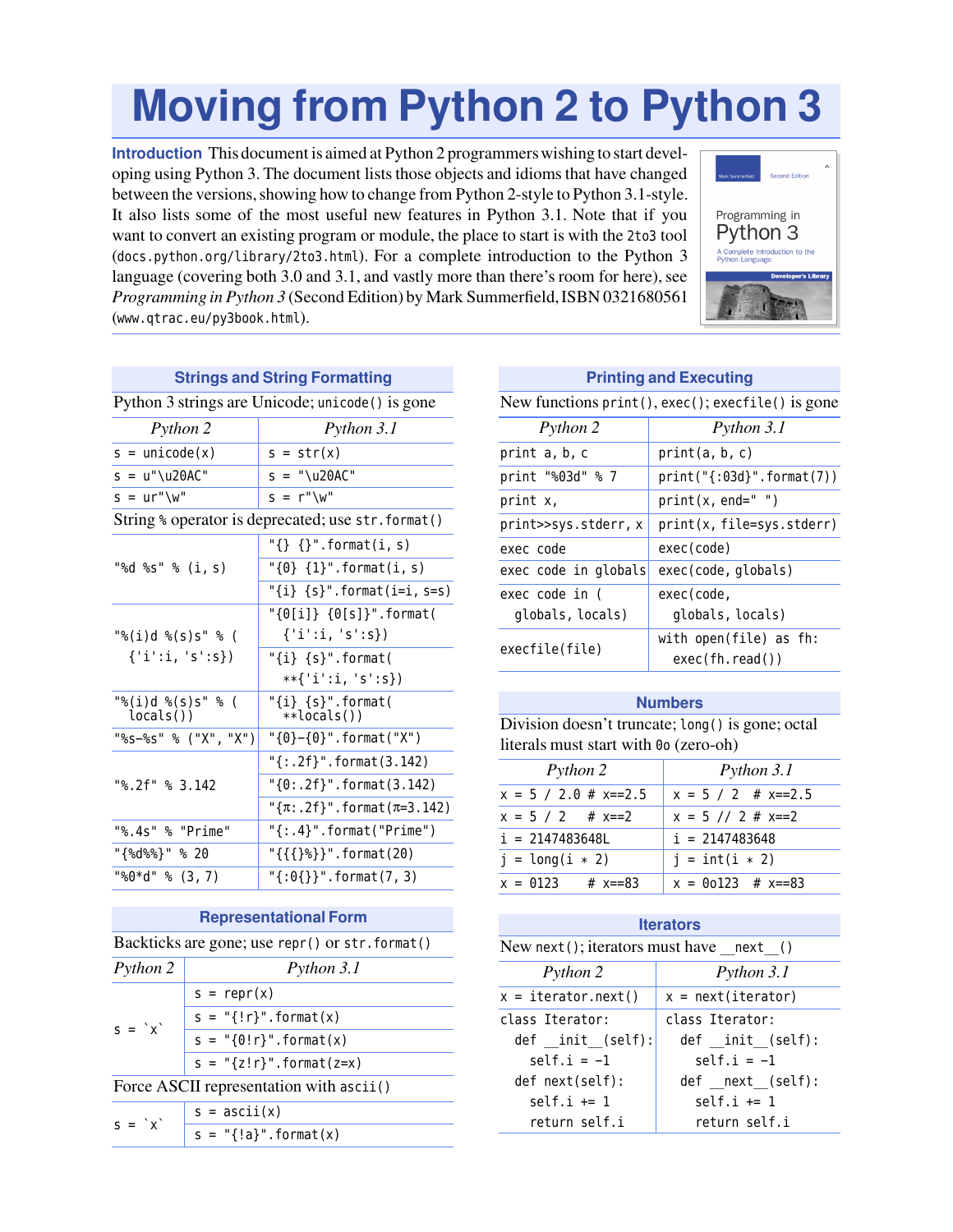## **Removals and Replacements**

An operator, an exception, a constant, some types, several global functions, several dictionary methods, and some itertools functions are gone

| Python 2                                        | Python 3.1                                      |
|-------------------------------------------------|-------------------------------------------------|
| if $a \Leftrightarrow b$ :                      | if a != b:                                      |
| apply(fn, args)                                 | $fn(*args)$                                     |
| apply(fn, args, kwargs)                         | fn(*args, **kwargs)                             |
| if isinstance(x,<br>basestring):                | if isinstance(x, str):                          |
| $x = buffer(y)$                                 | $x = \text{memoryview}(y)$<br># this is similar |
| if callable(x):                                 | if hasattr(x,<br>$catl$ "):                     |
| $fh = file(fname, mode)$                        | $fh = open(fname, mode)$                        |
| $if d.has_{ky}(k):$                             | if k in d:                                      |
| for $k, v$ in $\setminus$<br>$d.iteritems()$ :  | for $k, v$ in $d.$ items $()$ :                 |
| for k in d.iterkeys():                          | for $k$ in $d.keys()$ :                         |
|                                                 | for k in d:                                     |
| for $v$ in $\setminus$<br>d.itervalues():       | for $v$ in d.values():                          |
| for line in $\setminus$<br>file.xreadlines():   | for line in file:                               |
| $x = input(msg)$                                | $x = eval(input(msg))$                          |
| intern(s)                                       | sys.intern(s)                                   |
| $f =$ itertools.ifilter(<br>fn, seq)            | $f = filter(fn, seq)$                           |
| $m = itertools.time($<br>fn, seq)               | $m = map(fn, seq)$                              |
| $\overline{z}$ = itertools.izip(<br>seq1, seq2) | $z = zip(seq1, seq2)$                           |
| $dir = os.getcwdu()$                            | dir = os.getcwd()                               |
| $s = raw input(msg)$                            | $s = input(msg)$                                |
| $r =$ reduce(fn, seq)                           | $r =$ functools.reduce(<br>fn, seq)             |
| reload(module)                                  | imp.reload(module)                              |
| class MyErr(<br>StandardError):                 | class MyErr(<br>Exception):                     |
| sys.maxint                                      | sys.maxsize                                     |
| for $i$ in $x$ range $(n)$ :                    | for $i$ in range $(n)$ :                        |

|                                     |  | <b>Renamed Attributes and Methods</b>      |  |
|-------------------------------------|--|--------------------------------------------|--|
|                                     |  | Implement bool () instead of nonzero () to |  |
| return a custom class's truth value |  |                                            |  |
|                                     |  |                                            |  |

| Python 2        | Python 3.1  |
|-----------------|-------------|
| fn.func closure | fn. closure |
| fn.func code    | fn. code    |

| fn.func defaults                               | fn. defaults                    |
|------------------------------------------------|---------------------------------|
| fn.func dict                                   | fn. dict                        |
| fn.func doc                                    | fn. doc                         |
| fn.func globals                                | fn. globals                     |
| fn.func name                                   | fn. name                        |
| obj.method.im_func                             | obj.method._func_               |
| obj.method.im self                             | obj.method. self                |
| obj.method.im class                            | obj.method. class               |
| string.letters                                 | string.ascii letters            |
| string.lowercase                               | string.ascii lowercase          |
| string.uppercase                               | string.ascii uppercase          |
| threading. Lock. $\setminus$<br>acquire_lock() | threading. Lock. \<br>acquire() |
|                                                |                                 |
| threading. Lock. \                             | threading. Lock. $\setminus$    |
| release lock()                                 | release()                       |
| class Thing:                                   |                                 |
| def _init (                                    | class Thing:                    |
| self, x):                                      | def __init_(                    |
| $self.x = x$                                   | $self, x)$ :                    |
| def nonzero (                                  | $self.x = x$                    |
| self):                                         | def __bool__(self):             |
| return <sub>1</sub>                            | return bool(self.x)             |
| bool(self.x)                                   |                                 |

## **Exceptions**

Catching exception objects requires the as keyword; raising exceptions with arguments requires parentheses; strings cannot be used as exceptions

| Python 3.1                                |
|-------------------------------------------|
| try:                                      |
| process()                                 |
| except ValueError \                       |
| as err:                                   |
| print(err)                                |
| try:                                      |
| process()                                 |
| except (MyErr1,                           |
| MyErr2) as err:                           |
| print(err)                                |
| raise MyErr(msg)                          |
| raise MyErr(msg). \<br>with traceback(tb) |
| raise Exception(<br>"Error")              |
| generator.throw(                          |
| MyErr(msq))                               |
| generator.throw(                          |
| Exception("Error"))                       |
|                                           |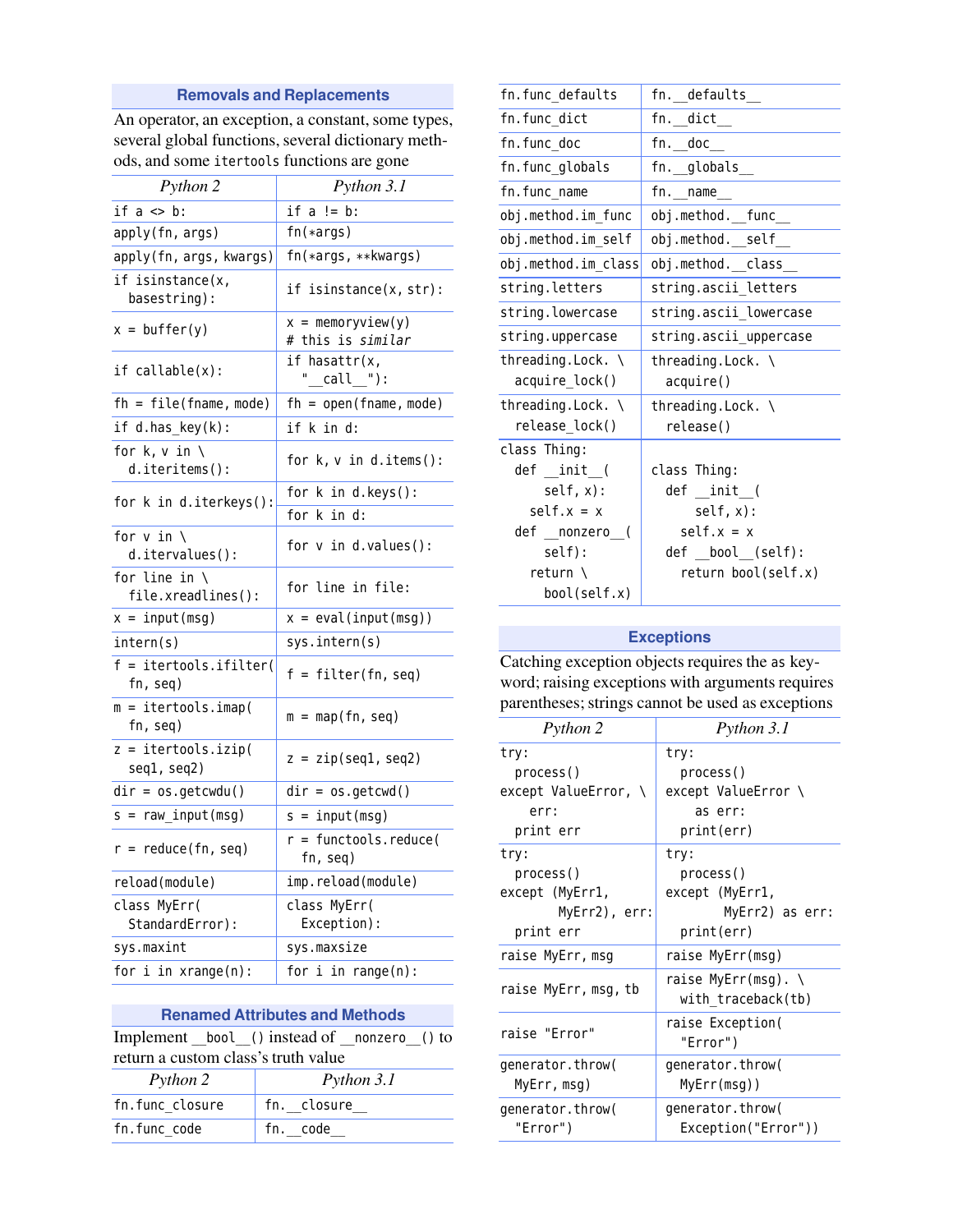### **Renamed Modules**

Data read from a URL, e.g., using urllib. request. urlopen() is returned as a bytes object; use bytes.decode(encoding) to convert it to a string. The bsddb (Berkeley DB library) is gone—but is avaliable from [pypi.python.org/pypi/bsddb3](http://pypi.python.org/pypi/bsddb3). See PEP 3108 ([www.python.org/dev/peps/pep-3108](http://www.python.org/dev/peps/pep-3108)) for module renaming details

| Python 2               | Python 3.1                          |
|------------------------|-------------------------------------|
| import anydbm          | import dbm                          |
| import whichdb         |                                     |
| import BaseHTTPServer  |                                     |
| $import \setminus$     | import http.server                  |
| SimpleHTTPServer       |                                     |
| import CGIHTTPServer   |                                     |
| import builtin         | import builtins                     |
| import commands        | import subprocess                   |
| import ConfigParser    | import configparser                 |
| import Cookie          | import http.cookies                 |
| import cookielib       | import http.cookiejar               |
| import copy reg        | import copyreg                      |
| import<br>dbm          | dbm.ndbm<br>import                  |
| import DocXMLRPCServer |                                     |
| $import \setminus$     | import xmlrpc.server                |
| SimpleXMLRPCServer     |                                     |
| import dumbdbm         | import dbm.dumb                     |
| import gdbm            | import dbm.gnu                      |
| import httplib         | import http.client                  |
| import Queue           | import queue                        |
| import repr            | import reprlib                      |
| import robotparser     | $import \setminus$                  |
|                        | urllib.robotparser                  |
| import SocketServer    | import socketserver                 |
| $import \setminus$     | import test.support                 |
| test.test support      |                                     |
| import Tkinter         | import tkinter                      |
|                        | $import \setminus$                  |
| import urllib          | $urllib.request, \setminus$         |
|                        | $urlib.parse, \setminus$            |
|                        | urllib.error                        |
| import urllib2         | $import \setminus$                  |
|                        | $urllib.request, \setminus$         |
| import urlparse        | urllib.error<br>import urllib.parse |
| import xmlrpclib       |                                     |
|                        | import xmlrpc.client                |

## **Python 3.1Idioms**

Tuples need parentheses in comprehensions; metaclasses are set with the metaclass keyword; import the pickle and string I/O modules directly; lambda doesn't unpack tuples; set literals are supported (the empty set is set(); {} is an empty dict); sorting is fastest using a key function; super() is better; type-testing is more robust with isinstance(); use True and False rather than 1 and 0

| Python 2                          | Python 3.1                  |
|-----------------------------------|-----------------------------|
| $L = [x for x in 3, 6]$           | $L = [x for x in (3, 6)]$   |
| class A:                          | class A(                    |
| $metaclass$ = \                   | metaclass=MyMeta):          |
| MyMeta                            | pass                        |
| class B(MyBase):                  | class B(MyBase,             |
| $metaclass$ = \                   | metaclass=MyMeta):          |
| MyMeta                            | pass                        |
| try:                              |                             |
| import cPickle \                  |                             |
| as pickle                         | import pickle               |
| except ImportError:               |                             |
| import pickle                     |                             |
| try:                              |                             |
| import cStringIO \                |                             |
| as StringIO                       | import io                   |
| except ImportError:               |                             |
| import StringI0                   |                             |
| fn = lambda $(a,): \setminus$     | fn = lambda t: $\setminus$  |
| abs(a)                            | abs(t[0])                   |
|                                   | $fn =$ lambda a: abs(a)     |
| fn = lambda $(a, b)$ : \<br>a + b | fn = lambda t: $\setminus$  |
|                                   | $t[0] + t[1]$               |
|                                   | $fn =$ lambda a, b: $a + b$ |
| $S = set((2, 4, 6))$              | $S = \{2, 4, 6\}$           |
| $S = set([2, 4, 6])$              |                             |
| $L = list(seq)$                   | $L = sorted (seq)$          |
| L.sort()                          |                             |
| words.sort(                       | words.sort(                 |
| lambda x, y:                      | key=lambda x:               |
| $cmp(x.lower()$ ,                 | x.lower()                   |
| y.lower()))                       |                             |
| class $B(A)$ :                    | class B(A):                 |
| def _init_(self):                 | def _init_(self):           |
| $super(B, self)$ . \<br>init ()   | $super()$ . \<br>init ()    |
|                                   |                             |
| if $type(x) == X$ :               | if isinstance $(x, X)$ :    |
| if $type(x)$ is $X$ :             |                             |
| while 1:                          | while True:                 |
| process()                         | process()                   |